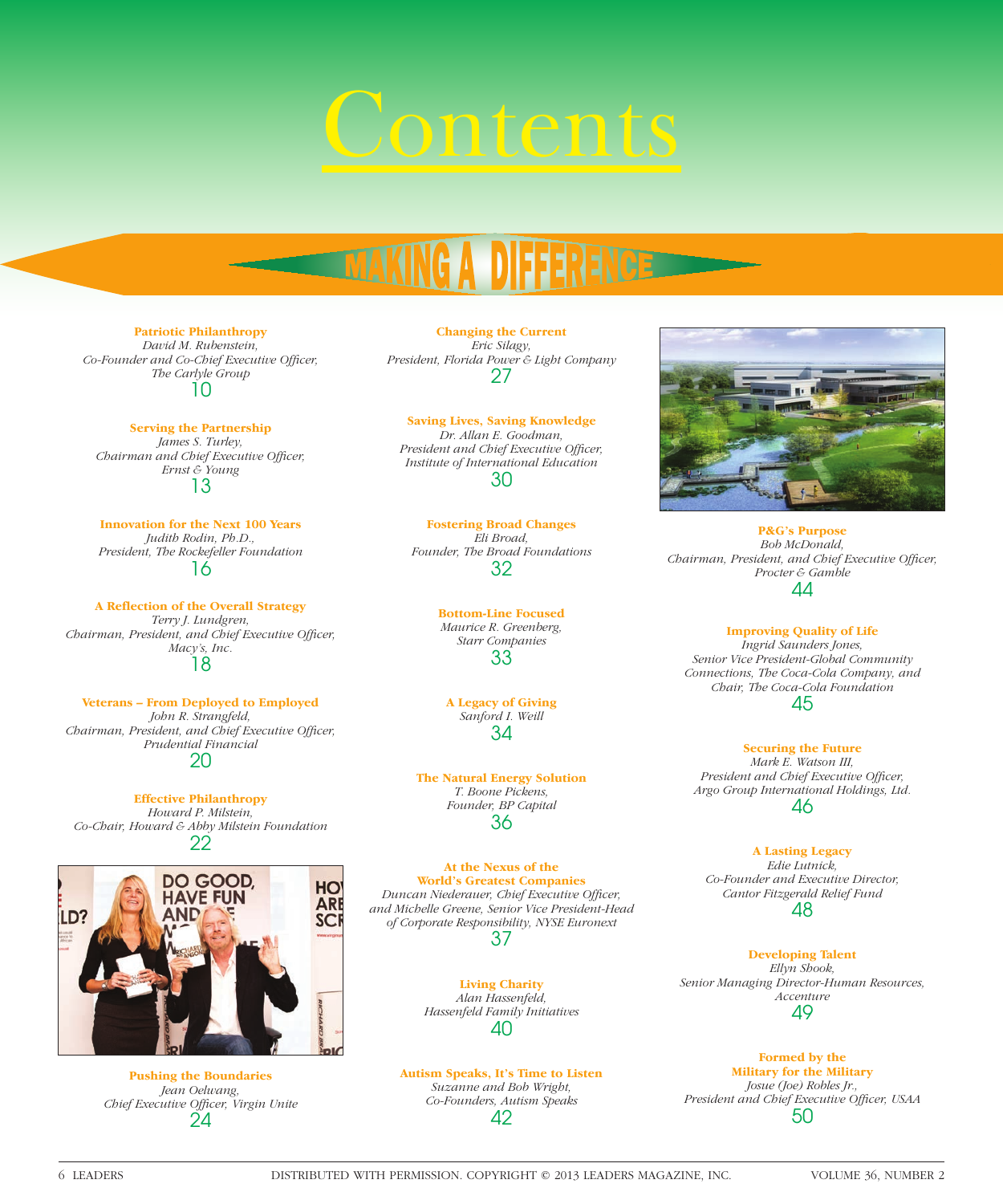#### INTERVIEWS

**An Authentic Commitment to Social Impact** *Evan Hochberg, National Director-Community Involvement, Deloitte Services LP* 52

**Democratizing Charitable Planning** *Sarah C. Libbey, President, Fidelity Charitable* 54

**Four Stars on One Mind** *Peter W. Chiarelli,*  **Chief Executive Officer, One Mind for Research** 55

**The Other Side of Olympians** *Robert Beamon, Chief Executive Officer, and Frank K. Wheaton, Esq., Art of the Olympians* 56

**packH20** *David B. Fischer, President and Chief Executive Officer, Greif* 58

**Concern for the Poorest** *Dominic MacSorley,*  **Chief Executive Officer, Concern Worldwide** 59

**The Impact of Music** *Paul Cothran, Vice President and Executive Director, VH1 Save The Music Foundation* 66

**Trusted Advisors** *Bill White, Chairman and Chief Executive Officer, Constellations Group* 67

**Born Out of Innovation** *J. Patrick O'Shaughnessy,*  President, and Chief Executive Officer, *Advance America, Cash Advance Centers, Inc.* 68

**Investing in Human Assets** *James J. Murren, Chairman and Chief Executive Officer, MGM Resorts International* 70

**The Business of Helping Families** *Keith Banks, President of U.S. Trust, Bank of America Private Wealth Management* 73

**Romania's International Role** *The Honorable Mircea Dus¸ a, Minister of National Defense, Romania* 76

**Continuous Innovation** Steven A. Ridolfi, *President, Bombardier Business Aircraft* 79

**Conservative Entrepreneurs** *Winston C. Fisher, Partner, Finance, Acquisitions and New Development, Fisher Brothers* 82

**A Vision for New York** *The Honorable Christine C. Quinn, Speaker, New York City Council* 83

**Think Global** *Thomas Flohr, Founder and Chairman, VistaJet* 85

**The Power of Personal Relationships** *Stephen B. Siegel, Chairman-Global Brokerage, CBRE Group, Inc.* 86

**Keeping The New School New** *Joseph R. Gromek, Board Chair, and David E. Van Zandt, President, The New School* 88

**Providing Value to the Builder** *Mike McCrobie, Vice President-Installed Sales, 84 Lumber* 91

> **Selling Advice and Expertise** *Frederick Peters, President, Warburg Realty* 92

> > **Got Pain?** *Douglas Allen, D.O., New York Pain Medicine* 93



**Perry's Priorities** *The Honorable Rick Perry, Governor of Texas* 80